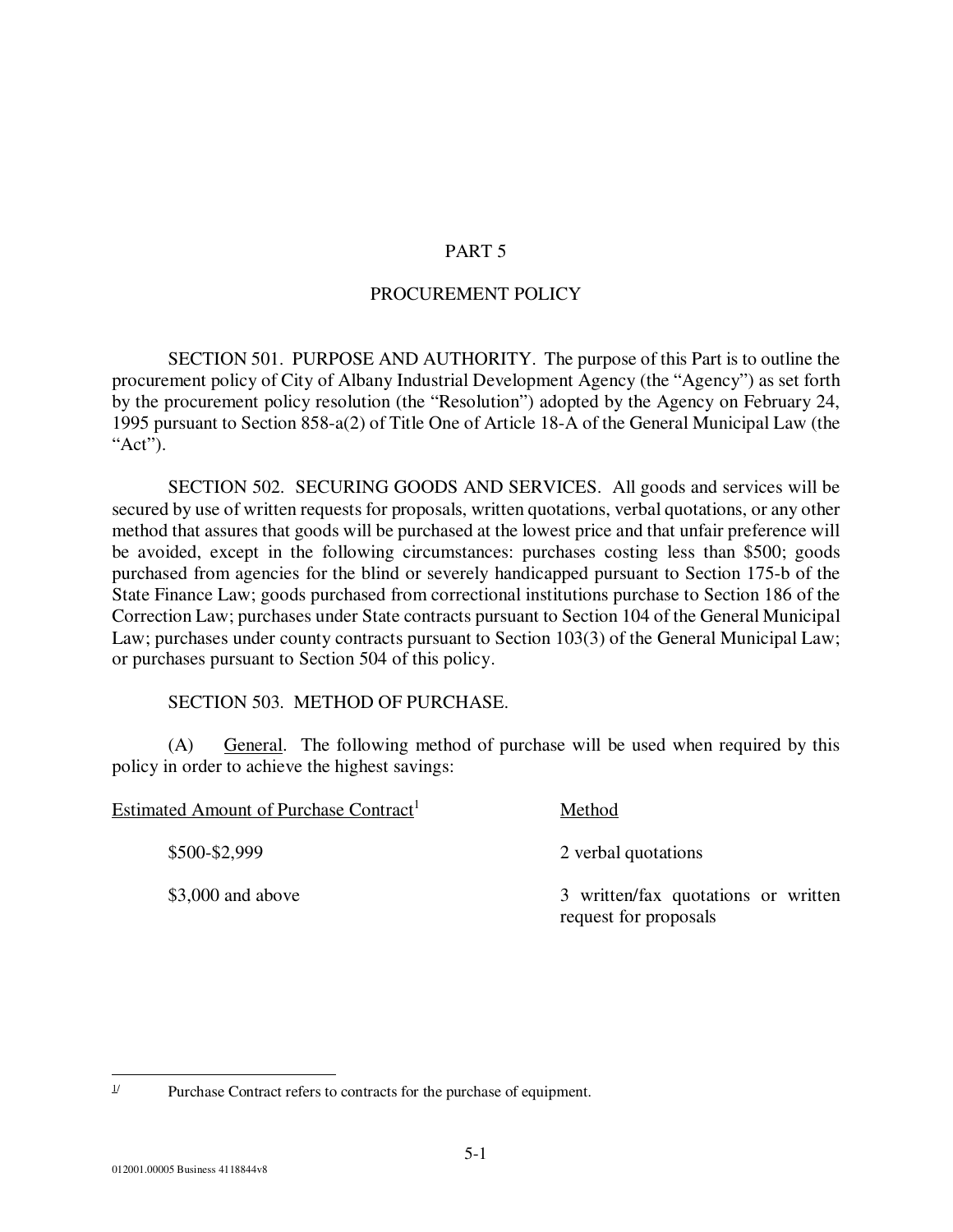| Estimated Amount of Public Works Contract <sup>2</sup> | Method                                                       |
|--------------------------------------------------------|--------------------------------------------------------------|
| \$500-\$2,999                                          | 2 verbal quotations                                          |
| \$3,000-\$4,999                                        | 2 written/fax quotations                                     |
| $$5,000$ and above                                     | 3 written/fax quotations or written<br>request for proposals |

(B) Number of Proposals or Quotations. A good faith effort shall be made to obtain the required number of proposals or quotations. If the Agency is unable to obtain the required number of proposals or quotations, the Agency will document the attempt made at obtaining the proposals. So long as a good faith attempt is made to obtain proposals, the failure to obtain the proposals will not be a bar to the procurement.

(C) Documentation. (1) Documentation is required of each action taken in connection with each procurement.

(2) Documentation and an explanation is required whenever a contract is awarded to other than the lowest responsible offeror. This documentation will include an explanation of how the reward will achieve savings or how the offeror was not responsible. A determination that the offeror is not responsible shall be made by the Agency and may not be challenged under any circumstances.

 SECTION 504. CIRCUMSTANCES WHERE SOLICITATION OF ALTERNATIVE PROPOSALS AND QUOTATIONS NOT IN BEST INTEREST. Pursuant to General Municipal Law Section 104-b(2)(f), the procurement policy may contain circumstances when, or types of procurements for which, in the sole discretion of the members of the Agency, the solicitation of alternative proposals or quotations will not be in the best interest of the Agency. In the following circumstances, it may not be in the best interests of the Agency to solicit quotations or document the basis for not accepting the lowest bid:

(A) Professional Services. Professional services or services requiring special or technical skill, training or expertise. The individual, company or firm must be chosen based on accountability, reliability, responsibility, skill, conflict of interests, reputation, education and training, judgement, integrity, continuity of service and moral worth. Furthermore, certain professional services to be provided to the Agency, e.g., legal and accounting services, impact liability issues of the Agency and its members, including securities liability in circumstances where the Agency is issuing bonds. These qualifications and the concerns of the Agency regarding its liability and the liability of its members are not necessarily found or addressed in the individual, company or firm that offers the lowest price and the nature of these services are such that they do not readily lend themselves to competitive procurement procedures.

 $2/$ Public Works Contract refers to contracts for services.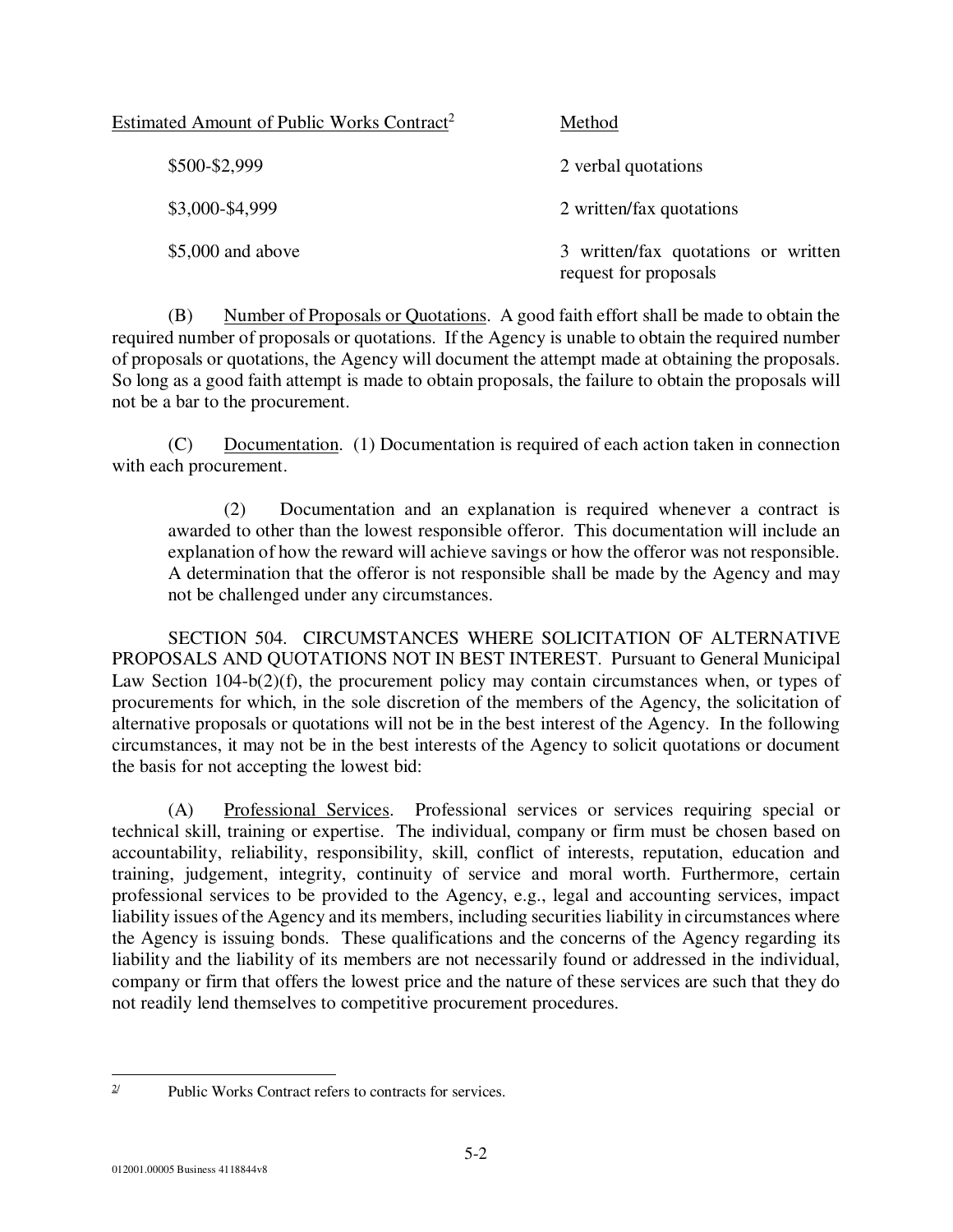In determining whether a service fits into this category, the Agency shall take into consideration the following guidelines: (a) whether the services are subject to State licensing or testing requirements; (b) whether substantial formal education or training is a necessary prerequisite to the performance of the services; and (c) whether the services require a personal relationship between the individual and Agency members. Professional or technical services shall include but not be limited to the following: services of an attorney (including bond counsel); services of a physician; technical services of an engineer engaged to prepare plans, maps and estimates; securing insurance coverage and/or services of an insurance broker; services of a certified public accountant; investment management services; printing services involving extensive writing, editing or art work; management of municipally owned property; real estate brokerage services; appraisers; and computer software or programming services for customized programs, or services involved in substantial modification and customizing of pre-packaged software.

(B) Emergency Purchases. Emergency purchases pursuant to Section 103(4) of the General Municipal Law. Due to the nature of this exception, these goods or services must be purchased immediately and a delay in order to seek alternate proposals may threaten the life, health, safety or welfare of the public. This section does not preclude alternate proposals if time permits.

(C) Purchases of Secondhand Goods. Purchases of surplus and second-hand goods from any source. It is difficult to try to compare prices of used goods and a lower price may indicate an older product.

(D) Goods or Services Under \$500. The time and documentation required to purchase through this policy may be more costly than the item itself and would therefore not be in the best interests of the taxpayer. In addition, it is not likely that such de minimis contracts would be awarded based on unfair preference.

(E) Special Findings. In the event the Agency determines that the solicitation of alternative proposals or quotations is not in the best interests of the Agency, the Agency must make such determination by resolution duly adopted and entered into the minutes of the Agency. Such resolution should include any findings described in this Section 504 supporting such determination.

 SECTION 505. EQUAL EMPLOYMENT OPPORTUNITIES FOR MINORITY GROUP MEMBERS AND WOMEN. (A) All Agency documents soliciting bids or proposals for Agency contracts shall contain or make reference to the following provisions:

1. The Agency will not discriminate against employees or applicants for employment because of race, color, religion, sex, national origin, sexual orientation, gender, age, disability, or marital or domestic partner status, and will undertake or continue existing programs of affirmative action to ensure that minority group members and women are afforded equal employment opportunities without discrimination. For purposes of this Section, affirmative action shall mean recruitment, employment, job assignment,